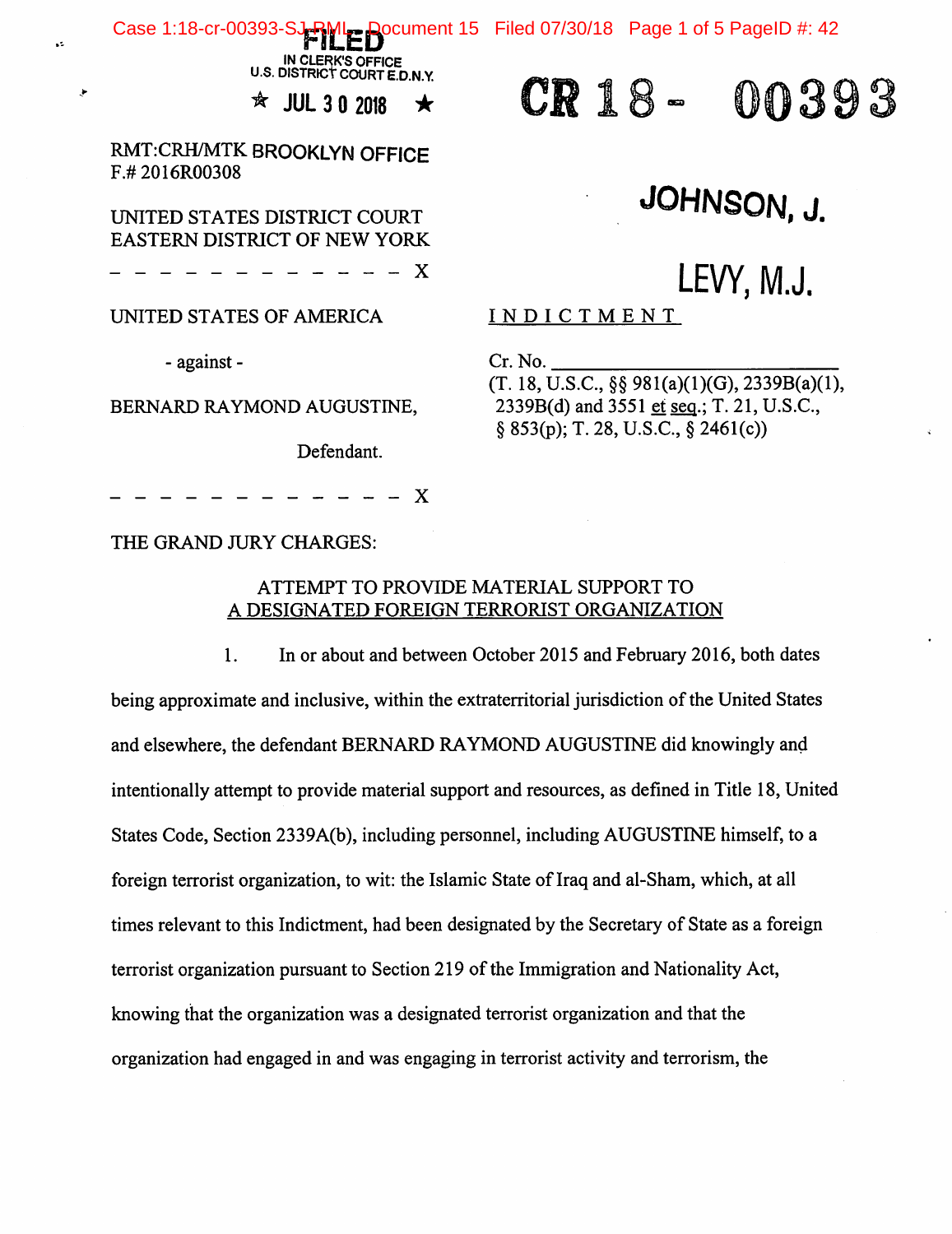defendant being a national of the United States (as defined in Section 101(a)(20) of the Immigration and Nationality Act) who, after the conduct required for this offense occurred, was first brought to and found in the Eastern District of New York, and the offense having occurred in part within the United States and in and affecting interstate and foreign commerce.

(Title 18, United States Code, Sections  $2339B(a)(1)$ ,  $2339B(d)$  and  $3551 \underline{et}$ sea.)

#### CRIMINAL FORFEITURE ALLEGATION

2. The United States hereby gives notice to the defendant that, upon his conviction of the offense charged herein, the government will seek forfeiture in accordance with Title 18, United States Code, Section 981(a)(1)(G) and Title 28, United States Code, Section 2461(c), which require the forfeiture of all assets, foreign or domestic, (a) of any individual, entity or organization engaged in planning or perpetrating any Federal crime of terrorism (as defined in Title 18, United States Code, Section 2332b(g)(5)) against the United States, citizens or residents of the United States, or their property, and all assets, foreign or domestic, affording any person a source of influence over any such entity or organization; (b) acquired or maintained by any person with the intent and for the purpose of supporting, planning, conducting or concealing any Federal crime of terrorism (as defined in Title 18, United States Code, Section 2332b(g)(5)) against the United States, citizens or residents of the United States, or their property; (c) derived from, involved in, or used or intended to be used to commit any Federal crime of terrorism (as defined in Title 18, United States Code,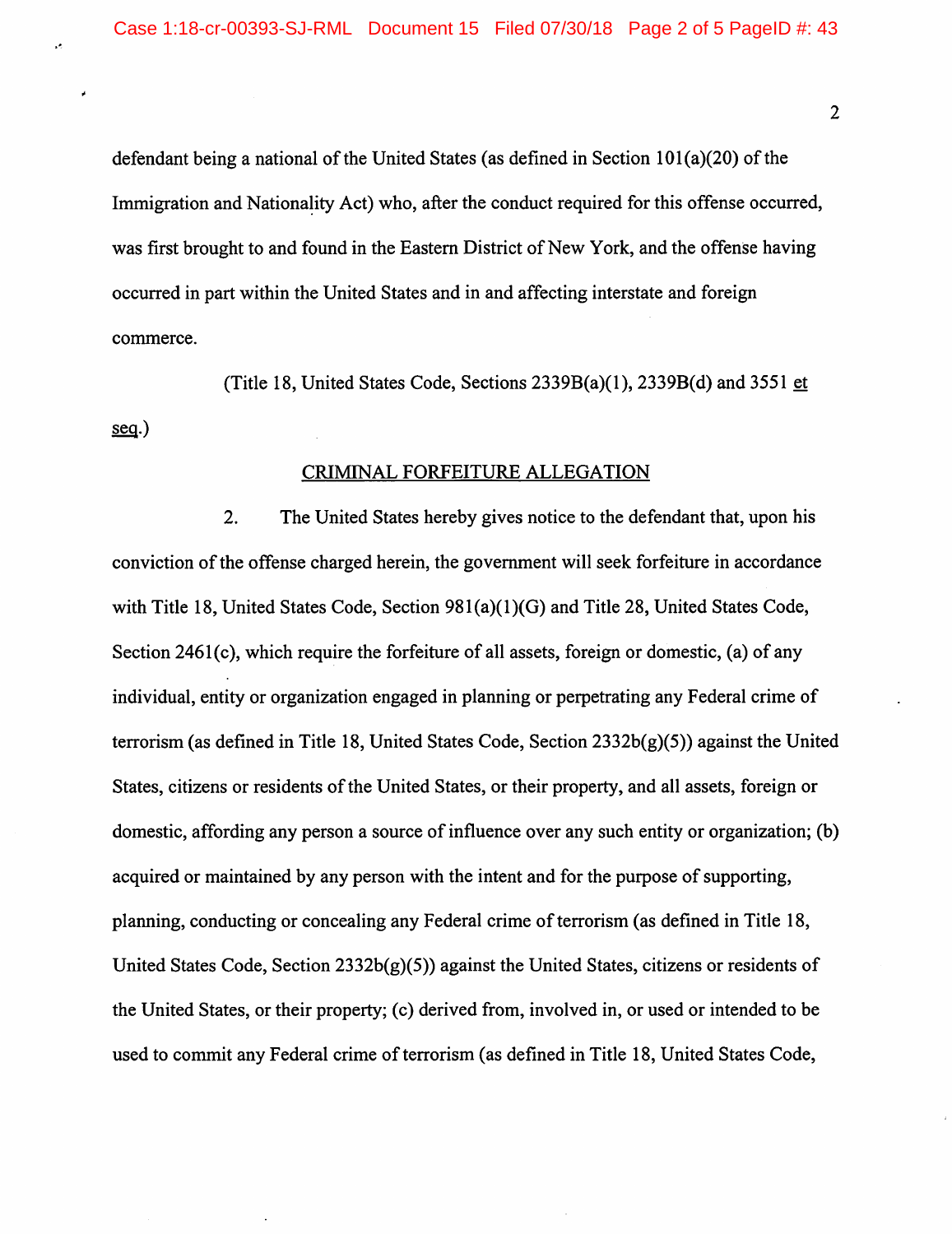Section 2332b(g)(5)) against the United States, citizens or residents of the United States, or their property; or (d) of any individual, entity or organization engaged in planning or perpetrating any act of international terrorism (as defined in Title 18, United States Code, Section 2331) against any international organization (as defined in Title 22, United States Code, Section 4309(b)) or against any foreign Government.

3. If any of the above-described forfeitable property, as a result of any act or omission of the defendant:

(a) cannot be located upon the exercise of due diligence;

(b) has been transferred or sold to, or deposited with, a third party;

(c) has been placed beyond the jurisdiction of the court;

(d) has been substantially diminished in value; or

(e) has been commingled with other property which cannot be

divided without difficulty;

 $\cdot$ 

 $\bullet$ 

 $\overline{\mathbf{3}}$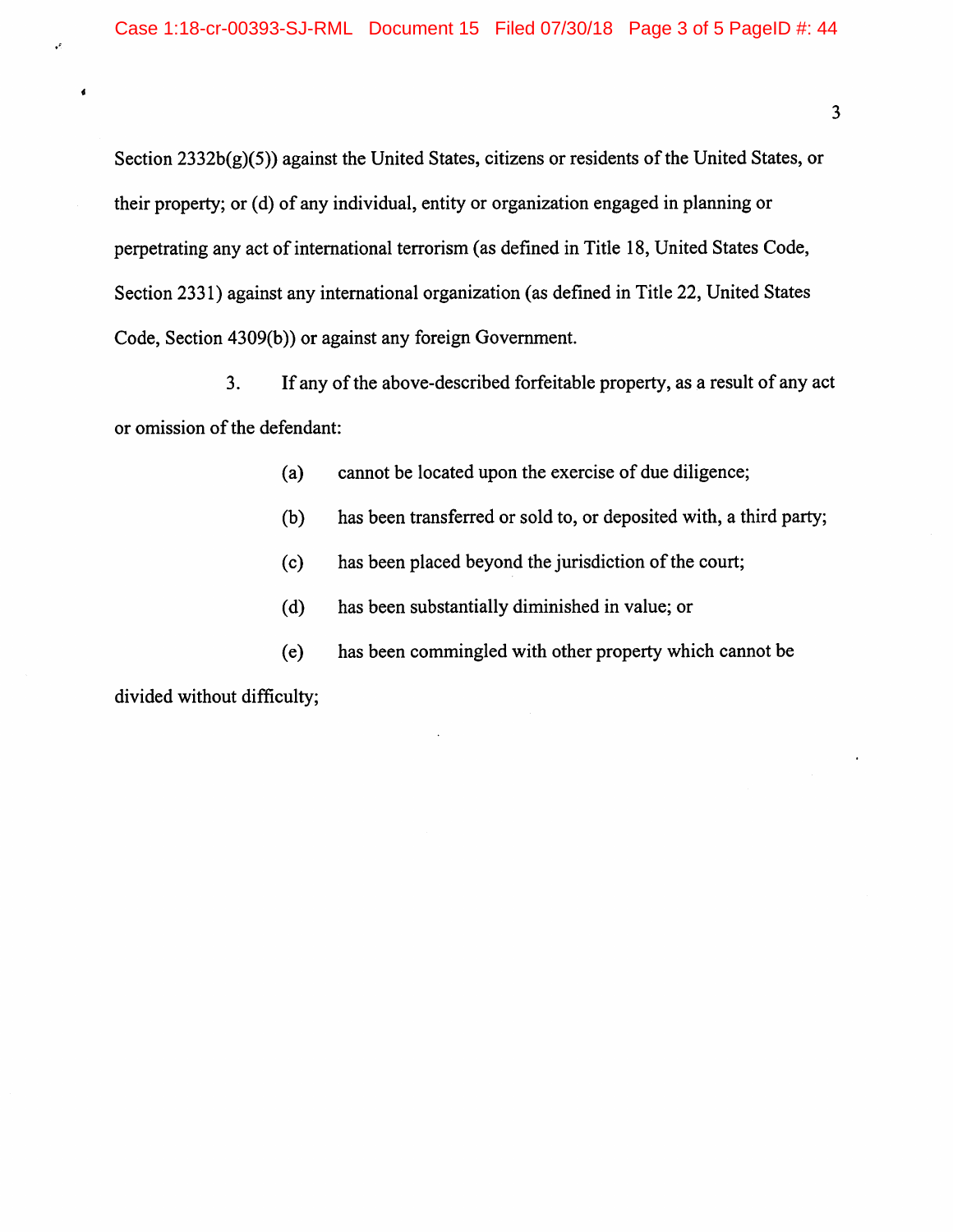it is the intent of the United States, pursuant to Title 18, United States Code, Section 853(p), to seek forfeiture of any other property of the defendant up to the value of the forfeitable property described in this forfeiture allegation.

(Title 18, United States Code, Section 981(a)(1)(G); Title 21, United States Code, Section 853(p); Title 28, United States Code, Section 2461(c))

A TRUE BILL

FOREPERSON

Kichard

RICHARD P. DONOGHUE UNITED STATES ATTORNEY EASTERN DISTRICT OF NEW YORK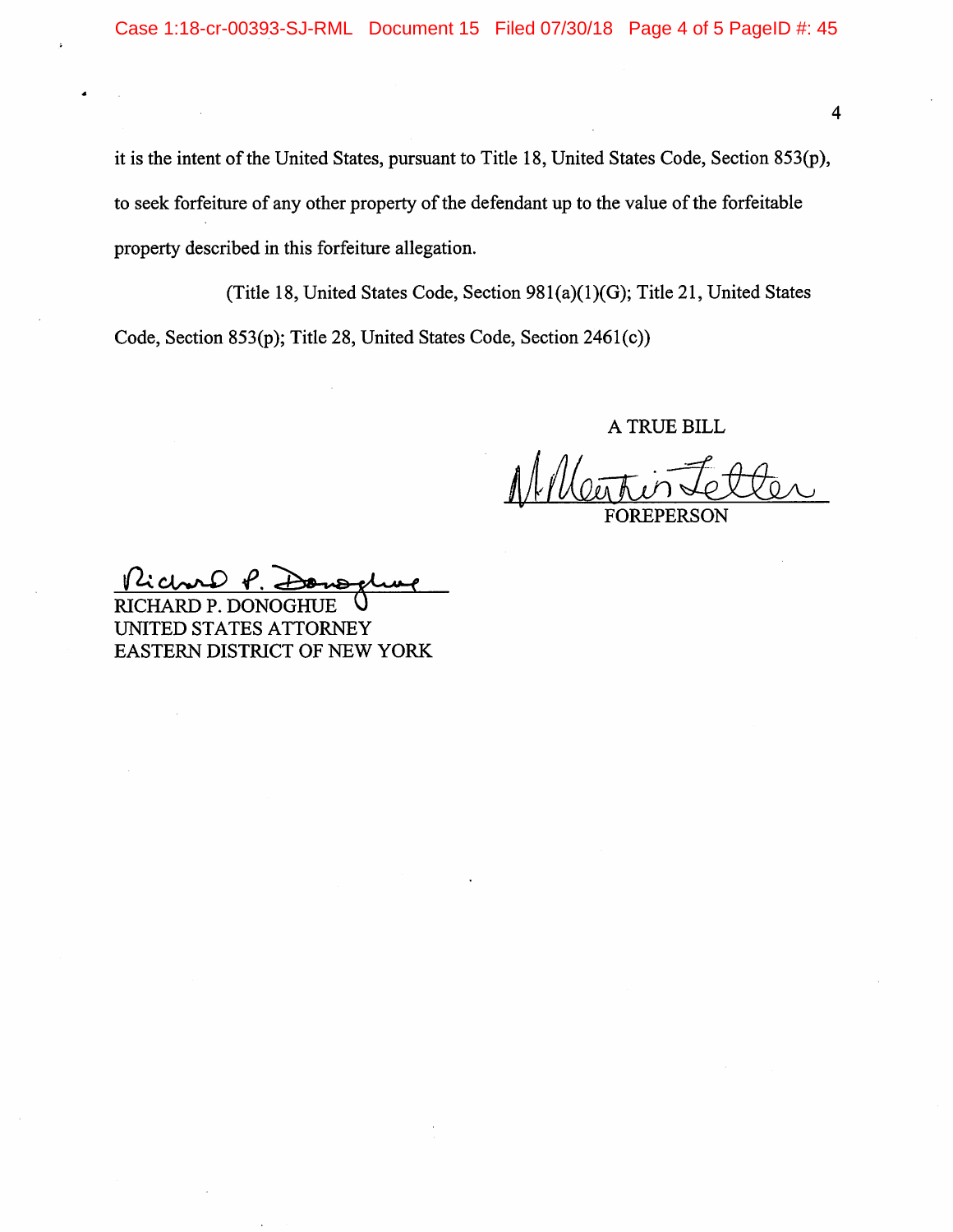F. #2016R00308

No.

FORM DBD-34JUN. 85

## UNITED STATES DISTRICT COURT

EASTERN District of NEW YORK

CRIMINAL DIVISION

## THE UNITED STATES OF AMERICA

vs.

BERNARD RAYMOND AUGUSTINE,

Defendant.

# INDICTMENT

(T. 18, U.S.C., §§  $981(a)(1)(G)$ ,  $2339(B)(a)(1)$ ,  $2339B(d)$  and  $3551 \underline{et}$ T. 21, U.S.C., § 853(p); T. 28, U.S.C., § 2461(c))

| A true bill.                                           | M. Neitier Jet<br>Foreperson |       |
|--------------------------------------------------------|------------------------------|-------|
| Filed in open court this ________________________ day, |                              |       |
|                                                        |                              | Clerk |
| <i>Bail</i> , $\int$ <sub>---------</sub>              |                              |       |

Craig R. Heeren/Michael T. Keilty, Assistant U.S. Attorneys (718) 254-7000